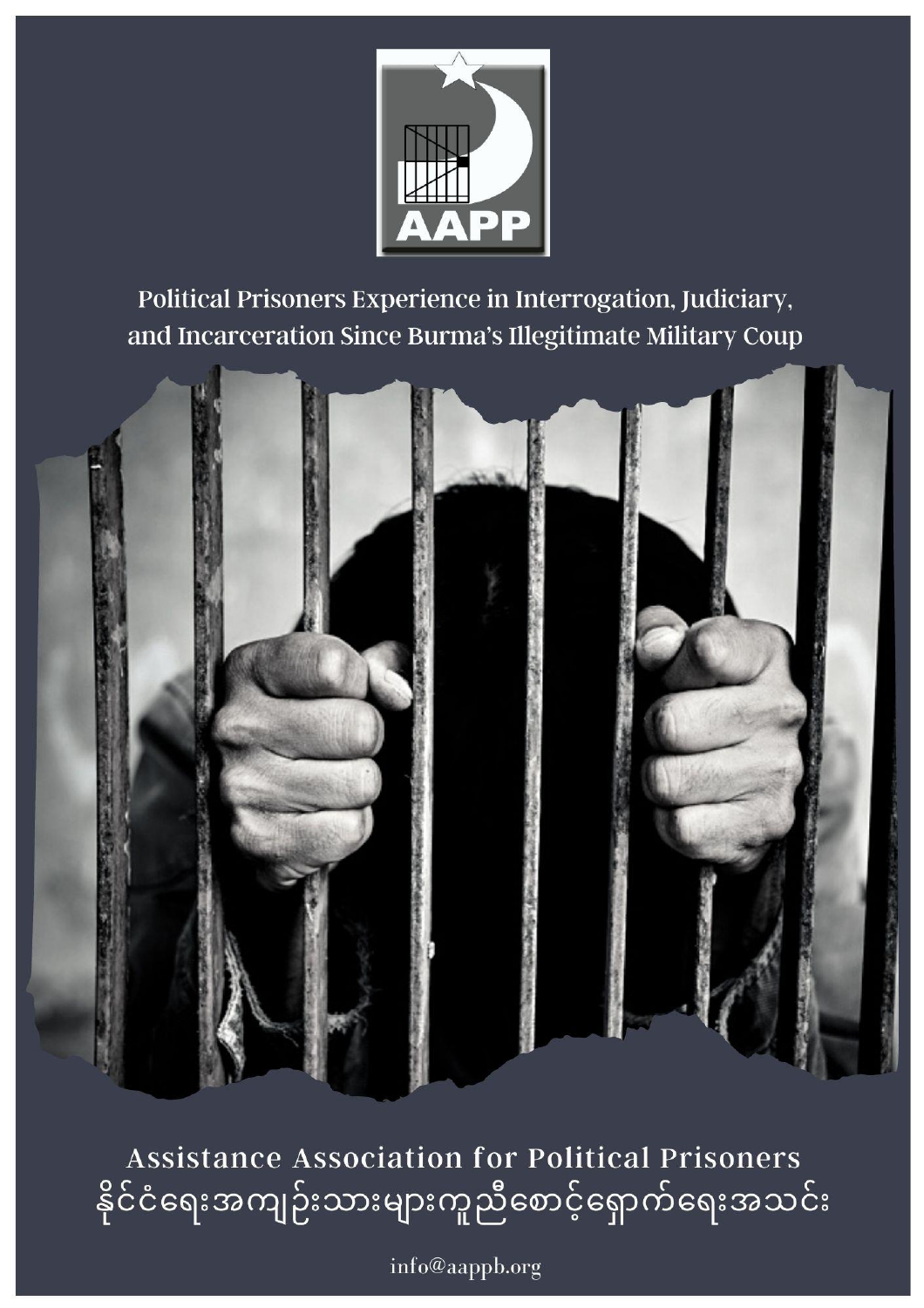| <b>METHODOLOGY</b>                            | 3                       |
|-----------------------------------------------|-------------------------|
| PROCEDURAL FAIRNESS AND RIGHT TO A FAIR TRIAL | 4                       |
| <b>LEGAL BASIS FOR ARREST</b>                 | $\overline{\mathbf{4}}$ |
| <b>COURT HEARINGS</b>                         | $\overline{\mathbf{4}}$ |
| (I) THE ABILITY TO POST BAIL                  | $\mathfrak s$           |
| (II) TESTIMONIES AND OTHER FORMS OF EVIDENCE  | 5                       |
| <b>ACCESS TO LAWYERS</b>                      | 5                       |
| TORTURE, CRUEL AND UNUSUAL PUNISHMENTS        | 6                       |
| <b>INTERROGATION CENTER PROCESS</b>           | 6                       |
| <b>PHYSICAL TORTURE</b>                       | 8                       |
| <b>MENTAL TORTURE</b>                         | 10                      |
| <b>SEXUAL ABUSE</b>                           | 11                      |
| <b>ACCESS TO HEALTHCARE</b>                   | 11                      |
| <b>COVID PANDEMIC</b>                         | 11                      |
| <b>ACCESS TO TREATMENT</b>                    | 12                      |
| <b>ACCESS TO HYGIENE</b>                      | 14                      |
| <b>DETENTION CONDITIONS</b>                   | 14                      |
| <b>PRISON STRIKES</b>                         | 14                      |
| <b>FORCED LABOR</b>                           | 16                      |
| <b>CONCLUSION</b>                             | 16                      |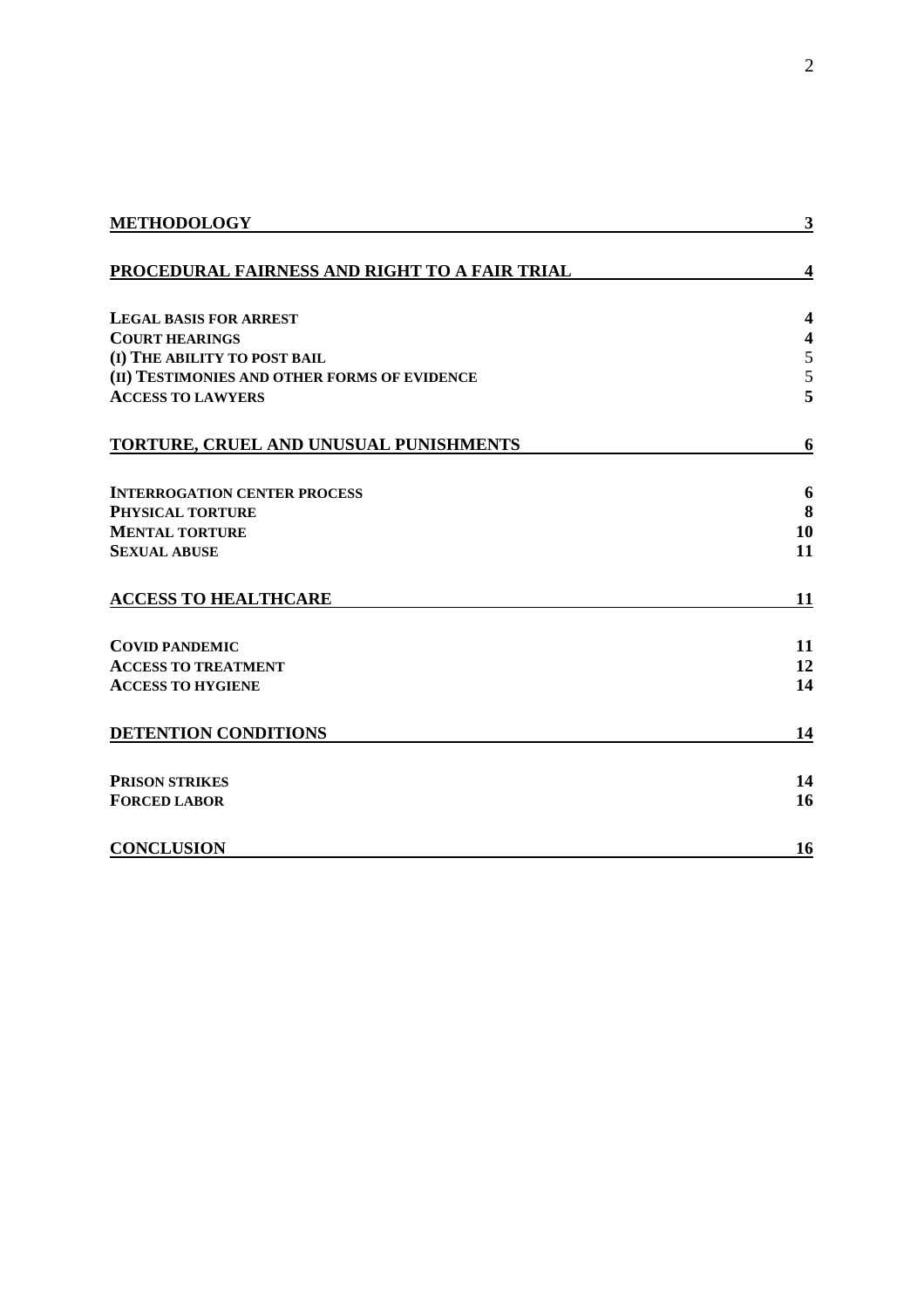*AAPP defines a political prisoner as anyone arrested, detained, or imprisoned because of their perceived or known active role, perceived, or known supporting role, or in association with activities promoting freedom, justice, equality, human rights, including ethnic rights, in association with the pro-democracy movement. (August 2014)*

## <span id="page-2-0"></span>**Methodology**

As part of this study into the prison situation in Burma, AAPP interviewed recently released prisoners, used other confidential testimonies, and open-source documentation to establish conditions within interrogation, the court system, in access to health and other fundamental rights, for political prisoners since the coup. As well as utilising information and AAPP decades-long expertise on prison conditions and penal reform, evidence was collected from February 1, 2021, onwards.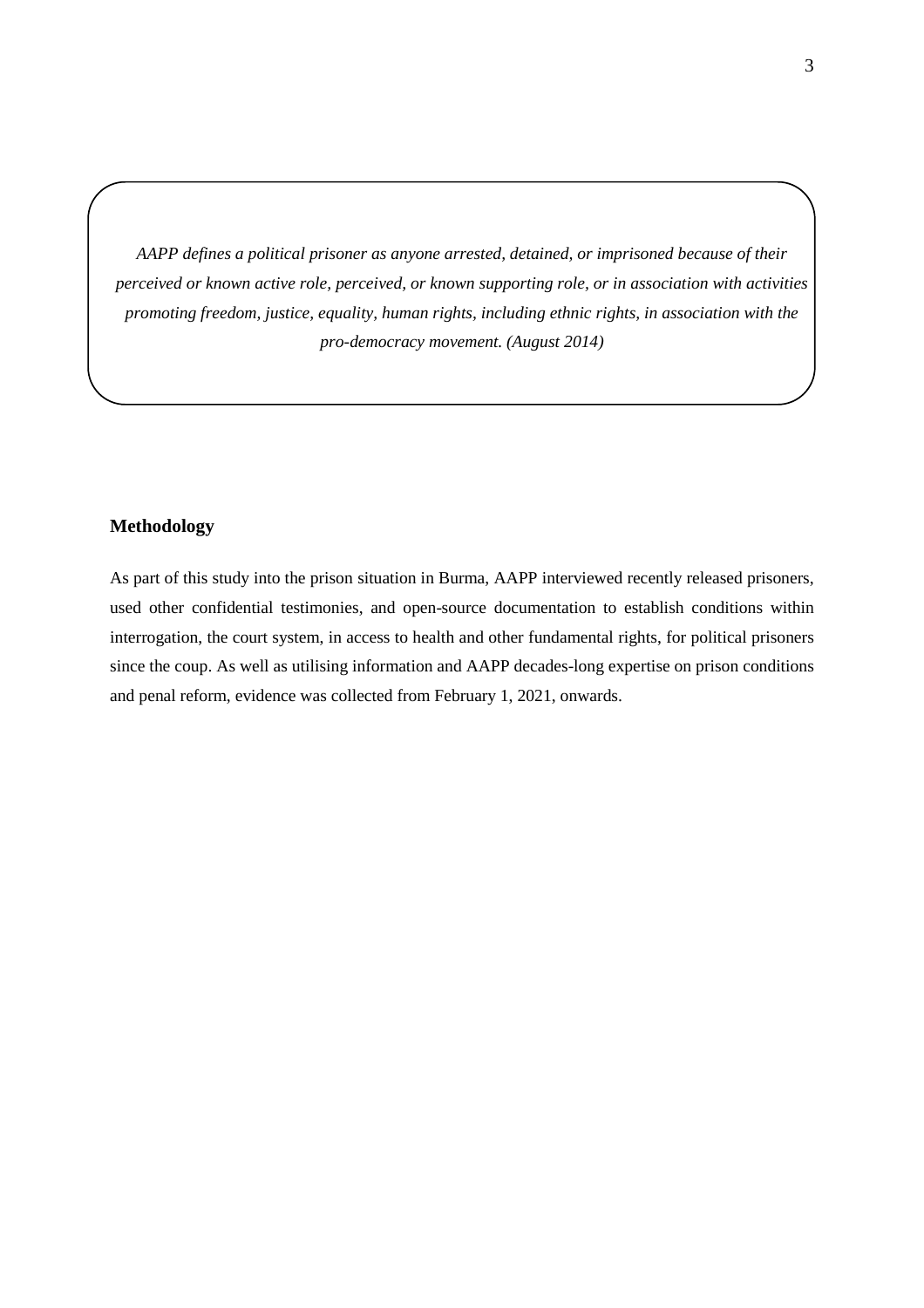# <span id="page-3-0"></span>**Procedural fairness and right to a fair trial**

Since the military coup on February 1, 2021, at least **12875** civilians have been detained at protests or by-standing on streets, from their homes or workplaces, on-the-run evading warrants or taken as hostage to threaten a wanted relative.

## <span id="page-3-1"></span>**Legal basis for arrest**

Article 10 of the Universal Declaration of Human Rights protects the right to a fair trial under international customary law, stating "everyone is entitled in full equality to a fair and public hearing by an independent and impartial tribunal, in the determination of his rights and obligations and of any criminal charge against him". Yet, through AAPP open-source documentation and first-hand verification, we know the legal basis for the arrest is being systematically withheld from political defendants, who are not told cause of detention, type of lawsuit, date of charge, or kinds of evidence filed. AAPP documentation demonstrates majority of post-coup detentons occur without an arrest warrant. As far as we know, when specified, the legal basis is predominantly Penal Code Section 505 and Section 121, 122 and 124. As well as the Counter-Terrorism Law, Section 17 (1) of the Unlawful Association Act, Weapons Act Section 19 (a), (f), Penal Code Section 188 and 302, and Section 3 of the Explosive Substances Act.

Section 505 of the Penal Code was widely used by past military regimes to criminalize its critics. On February 14, the junta amended Section 505 to encompass any comment that "cause fear" spreads "false news" or "agitates directly or indirectly a criminal offense against a Government employee." According to Human Rights Watch, those amendments enable violation of human rights, such as the right to privacy and open the door to arbitrary arrest and detention.<sup>1</sup> The archaic colonialera Penal Code was seriously flawed and in need of urgent reform as it was. But the post-coup amendments made it even easier to oppress critics.

## <span id="page-3-2"></span>**Court hearings**

 $\overline{a}$ 

At present, there are primarily two judicial systems for political prisoners. One is so-called civilian 'Special' Courts set-up in prisons, the other is Martial Courts inside prisons which hear cases from townships under martial law, currently 6 in Yangon and 5 in Mandalay.

Most political prisoners are not informed of the charges against them until trial, and neither are their lawyers. Some are being handcuffed during legal procedures, which can be seen stripping them of their dignity. In one reported case, a detainees' court hearing was over video call, with four court

<sup>&</sup>lt;sup>1</sup> Human Rights Watch. (2021) Myanmar: Post-coup legal changes erode Human Rights. [\[link\]](https://www.hrw.org/news/2021/03/02/myanmar-post-coup-legal-changes-erode-human-rights)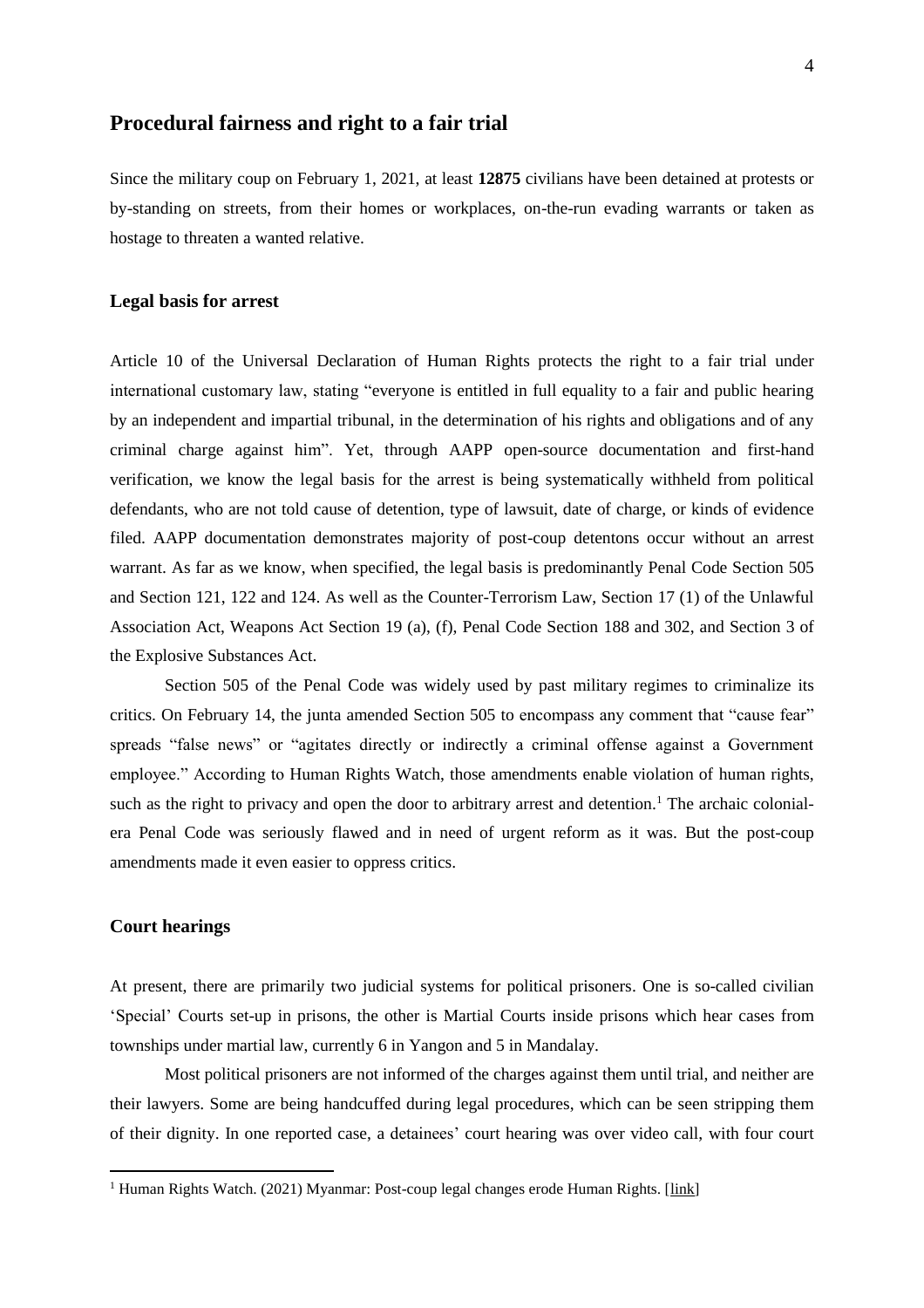hearing sessions, after which she was convicted, without a proper investigation process. This is a systematic *modus operandi* of Burma's military junta.

Both judicial systems are under the authoritarian control of the junta, both have no right to justice with convictions equivalently and arbitrarily handed down. Yet even legal representation is being denied in the Martial Courts. All death penalty convicted political prisoners have been sentenced in martial courts, 52 persons sentenced whilst detained, and 39 sentenced in-absentia, in total 91 persons.

#### <span id="page-4-0"></span>**(i) The ability to post bail**

Most of the charged detainees since the coup have been filed under Penal Code Section 505-A, an unbailable offence. However, even with cases involving theoretically bailable offences, according to AAPP documentation and witness testimony, bail is not being granted and any legal defense disregarded. In one case, the judge refused the possibility of bail to a seventy-year-old requiring frequent medical treatment for his hernia.

#### **(ii) Testimonies and other forms of evidence**

<span id="page-4-1"></span>In several court cases, police who were testifying for the prosecution did not witness the alleged violations. Moreover, the prosecution has also on occasion had no physical evidence placing defendants at the scene. First-hand testimonies gathered by AAPP, show the only thing needed for prosecution can be the testimony of police officers. In the hearing of an activist, the plaintiff for one lawsuit under Section 188 was a township administrator, and the plaintiff for another charge under Penal Code 505 was a chief of police.

In most court cases, the plaintiff and witnesses to the prosecution were allowed to, or even required to look at documents or notes whilst testifying. There are fundamental issues with the standard of proof in the junta's court system, not only false evidence, but misleading information. One detained political prisoner revealed someone in her group was doing community service during a protest, but then charged for being an anti-coup leader using fabricated evidence. During legal proceedings, reports say admissible evidence gathered is being thrown out, with the prosecution objecting to entire proceedings.

Physical evidence of torture is also being systematically disregarded. At least several defendants have been refused examination by medical professionals, and when specifically asked for, check-ups have been denied. In one case, a judge answered such request by saying they "could not record the condition of their face, as it was not my responsibility".

## <span id="page-4-2"></span>**Access to lawyers**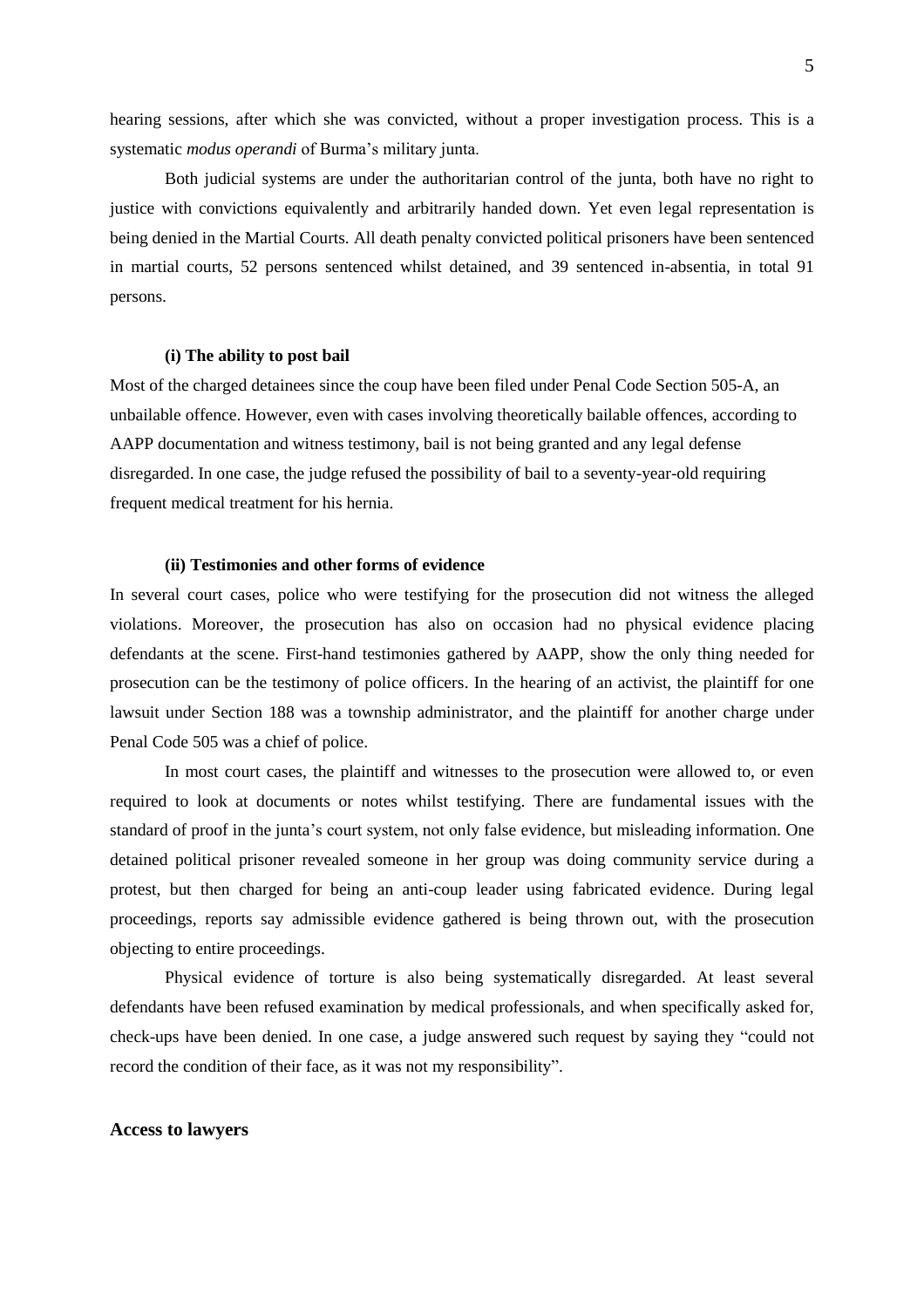Access to lawyers has been severally curtailed for political prisoners since the coup, usually they either do not get representation at all, or they were not able to communicate with their lawyer before appearing in front of a judge.

Political prisoners are not able to tell their lawyers when or where they are arrested, and it can take weeks for lawyers to find out when a lawsuit was filed. It is common for political prisoners not to be able to meet their lawyers until the day of trial, even then, the meeting can last five minutes and without a private and secure setting, as they were watched closely by either prison staff, police, or junta troops. In such circumstances, giving legal advice would be dangerous for the client as well as lawyer or other related person.

Several released prisoners testified that they were able to communicate with their lawyer through letters only. It was made difficult for one prisoner from Tanintharyi to get a lawyer, and when he did, said lawyer was threatened and withdrew from the case, forcing the detainee to defend himself. Such intimidation of lawyers being pressured into relinquishing representative power is frequent. Lawyers have even been threatened with arrest under Penal Code Section 505 and followed around everywhere they went, hindered from entering prison and meeting with clients.

In Insein Prison, a female student declared that neither she nor her fellow inmates got access to a lawyer. According to another prisoner, the access to a lawyer depends on where you are arrested. In his case, the arrest took place in Hlaing Township, an area not under martial law. Those who are arrested in a martial court area would not be able to hire legal representation. But the entire military junta court system is a charade, political prisoners can be sentenced whether they have access to a lawyer or not.

Lawyers are also a target for arrest by the military, since the coup **28** lawyers have been arrested, and **19** of them remain under detention. Majority of detained lawyers have been representing political prisoners. Several of them have been charged under Penal Code 505. Such instances are alarming not least because it pressures the profession to relinquish representative powers for political prisoners.

# <span id="page-5-0"></span>**Torture, cruel and unusual punishments**

#### <span id="page-5-1"></span>**Interrogation center process**

 $\overline{a}$ 

Successive military juntas in Burma have used torture as policy long before the 2021 attempted military coup, it is considered institutionalized.<sup>2</sup> This type of abuse is perpetrated in prison and formal detention centers, but also in ethnic minority areas.<sup>3</sup> Successive dictatorships have resorted to such

<sup>2</sup> HRV Coalition. (2020) Mapping injustice in Myanmar, a report on human rights violations across Myanmar's states and regions over a 10-year period. [\[link\]](https://aappb.org/wp-content/uploads/2020/09/Mapping-Injustice-english-print.pdf)

<sup>3</sup> Network for Human Rights Documentation (2012), Extreme Measures: Torture and Ill Treatment in Burma Since the 2010 Election*s.*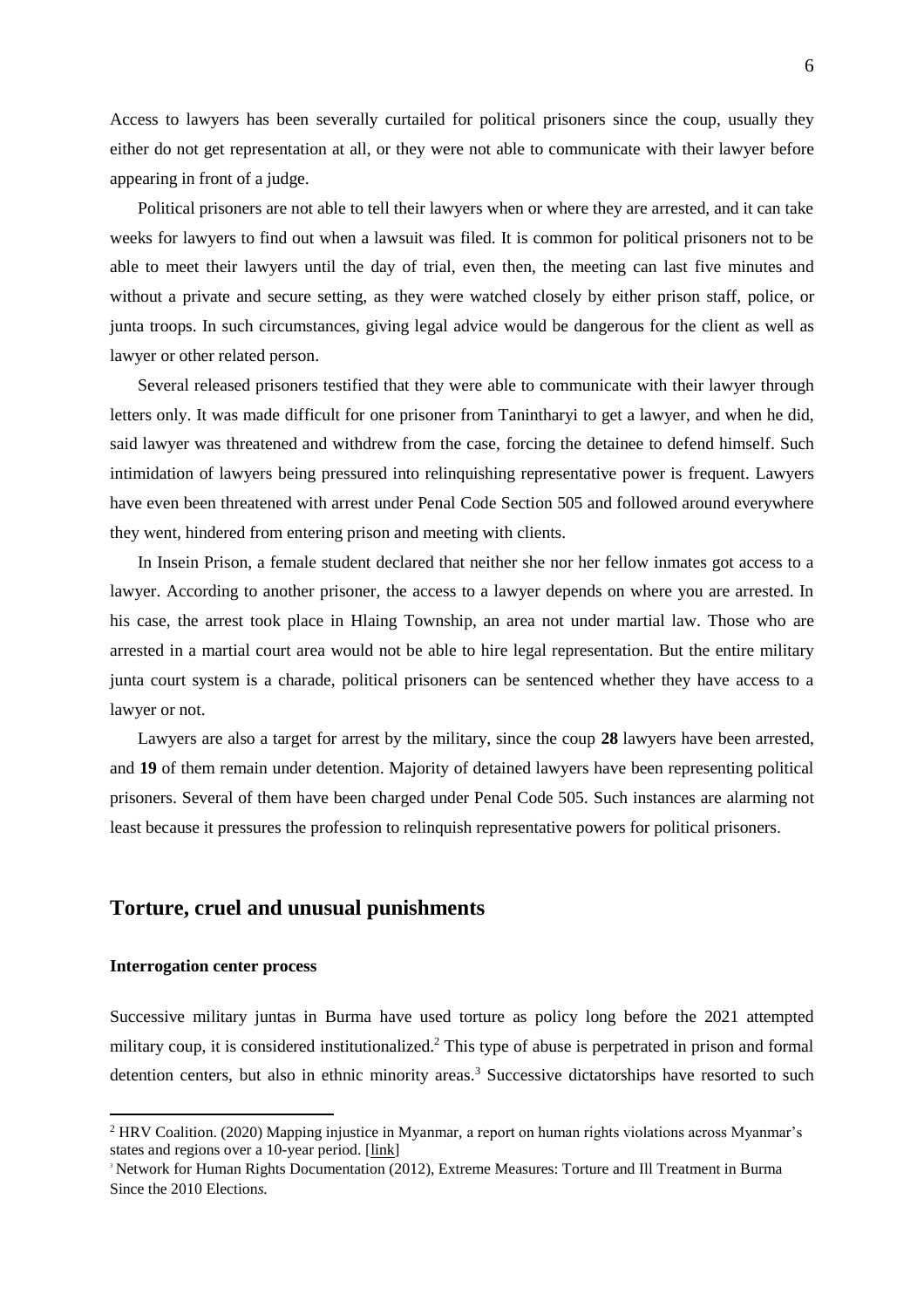methods to control the population, for instance after the 1988 uprising, when thousands of prodemocracy activists were detained and tortured. AAPP has released evidence of the different methods of torture across the country since AAPP was founded on March 23, 2000.

The prohibition of torture is a norm of *Jus Cogen*, which means that even though Burma has not ratified the treaties that formally prohibit its usage, it is still bound by international law and acts of torture cannot be justified. Moreover, Burma is party to the Convention on the Rights of the Child, Article 37 of which formally forbids "torture or other cruel, inhuman or degrading treatment or punishment" of children. In Domestic Law, Penal Code Section 330 and 331 prohibit it in the context of interrogation. Indeed, Section 330 states "whoever voluntarily causes hurt for the purpose of extorting from the sufferer, or any person interested in the sufferer, any confession or an information" shall be punished with up to seven years imprisonment, whereas Section 331 refers to "grievous hurt for purpose of extortion" or to cause suffering which shall be punished with up to ten years imprisonment.

Information gathered from recently released prisoners and AAPP data collection demonstrate the abuse committed by the military. Political prisoners are systematically physically and mentally tortured by the junta, of whom at least **103** pro-democracy supporters have been tortured to death in interrogation centers since the coup, most within 48 hours of arrest.

Forced to kneel, asked the same questions over and over, if their answers did not satisfy the interrogators, they would be punished, through physical or mental violence. Some prisoners have been held at gunpoint during interrogation or burned with cigarettes. But the military does not only torture to force confessions. First, they torture for revenge like in front of loved ones at the place of arrest. Then the junta tortures to get information about others to arrest. By the end of such brutal torture some political prisoners confess whether they were actively resisting the coup or not. A defendant that was convicted under Section 505(A) was forced to confess his relations to the CRPH and his involvement in the CDM movement. He was previously heavily beaten and deprived of food and water, just like another political prisoner who was coerced into confessing that he had contacts with the CRPH, that he was personally involved and active in the CDM, and that he had helped investigate places where the PDF could establish bases. A reporter, charged and convicted under section 505 for critical coverage of the military, reported with precision exactly what his interrogation was like:

"I thought I was blind because my eyes got so big. After I arrived at the artillery battalion, I was interrogated the whole night. Lieutenant Colonel Myo Min Tun interrogated me. I was brought to the central guard office and kicked and stepped on my head. They punctured my face and hands with lit cigarettes. Then, they covered my head with a hood, making it difficult to breath. They surrounded me with a group and did it to me. I felt so weak. They kicked my head and I got injuries especially in the head. They kicked me with military boots at interrogation. They covered

<u>.</u>

See also: Thailand: Network for Human Rights Documentation; AAPP (2005), The Darkness We See: Torture in Burma's Interrogation Centers and Prisons.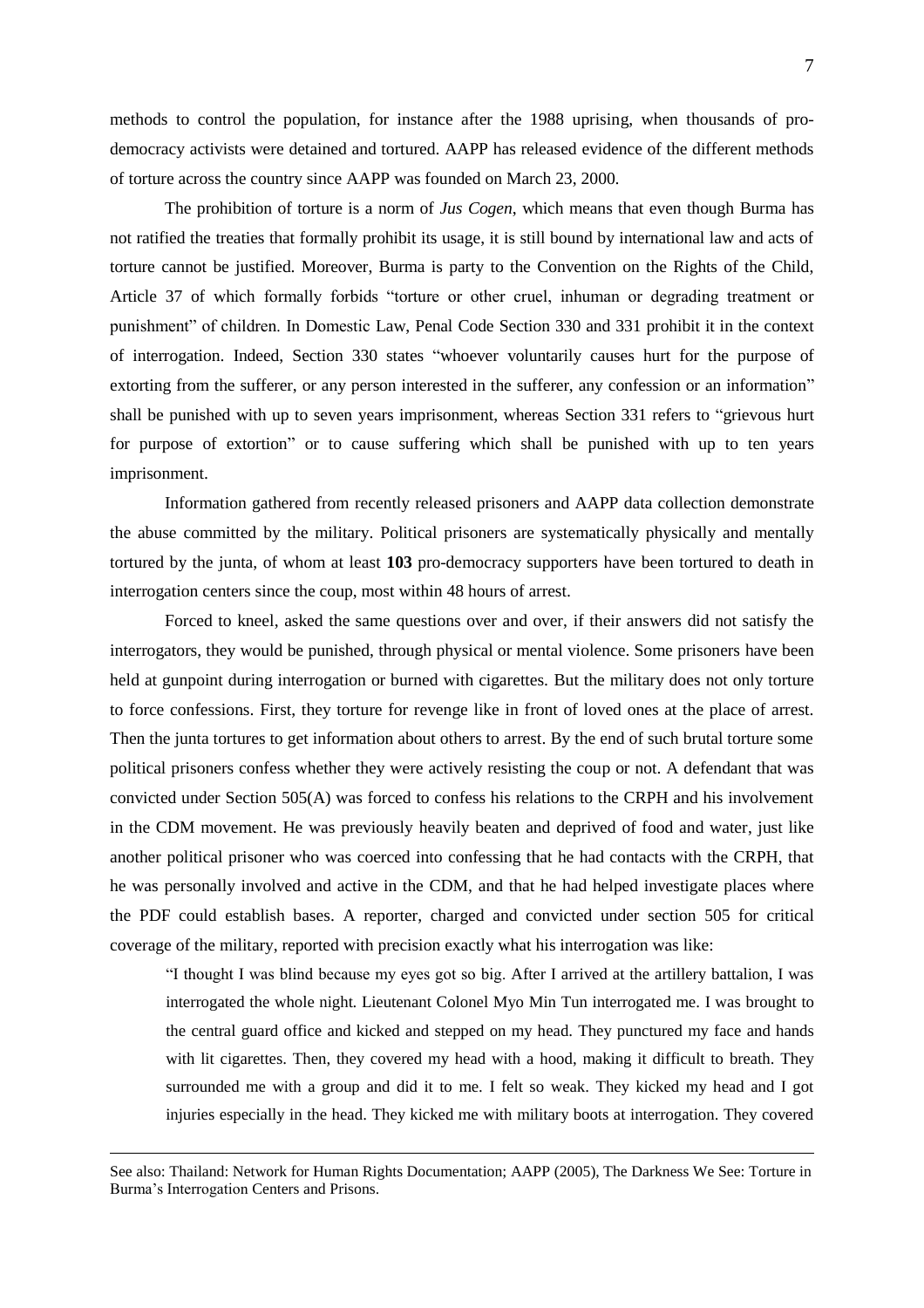my head with a bag. Then, they kicked and beat me with wet clothes. While one person who was wearing military uniform ran into and kicked me, I felt sudden pain on my waist and fell suddenly. They even tried to peel my nail and they couldn't find the pliers when they tried to peel my nail. I was interrogated with all kinds of methods."

Two days later, different military personnel took a coerced confession.

Another detainee witnessed a woman's interrogation and reported she was frequently interrogated for nearly two hours each time, sometimes until 12AM. She had to kneel and raise her hands during interrogation. The experience of another female from Yangon lasted four days, during which she was physically and verbally abused, as well as discriminated against. Indeed, she was kicked in the face and legs, and as they were slapping her, they were asking why she was protesting instead of getting married. She was asked about many things, including where she was born, how many degrees she had, as well as questions about her family's business and her marital status. On top of the personal questions, she also had to answer questions about demonstrations, if she had participated in said demonstrations, which party she supported, and her thoughts on politics.

In another case, a twenty-two-year-old prisoner was threatened, intimidated, slapped and beaten during interrogation, including with an iron plate. He went through even more beatings when the officers were drunk at night. He also reported that people from Hlaing Thayar, an area under martial law, were beaten, almost to death, during interrogation.

A prisoner from Yangon was tortured as soon as he arrived at the interrogation center and lasted for four days. When the interrogator was not pleased with detainees' answer, he would be punched. Then, on his third day, the seventeen years-old was taken to a forest and brutally tortured, almost to death.

A transgender female prisoner arrested in September 2021 was assaulted consistently within a few minutes of reaching the interrogation center. Her nails were twisted with a small pair of pliers, and she was beaten with a large wire, causing welts. She was also forced to strip naked, show her breasts and flash her reproductive organs. This is another pattern of the military junta, to discriminate individuals and marginalize entire communities.

Another released political prisoner reported he could not walk following the severity of his beating during interrogation, when the interrogators requested his Facebook password, and he was tortured until he gave it up.

## <span id="page-7-0"></span>**Physical torture**

Violence against detained political prisoners starts from the moment they are arrested and can last until the comfort of release. It can take place inside interrogation camps, prisons, police custody, or on the streets.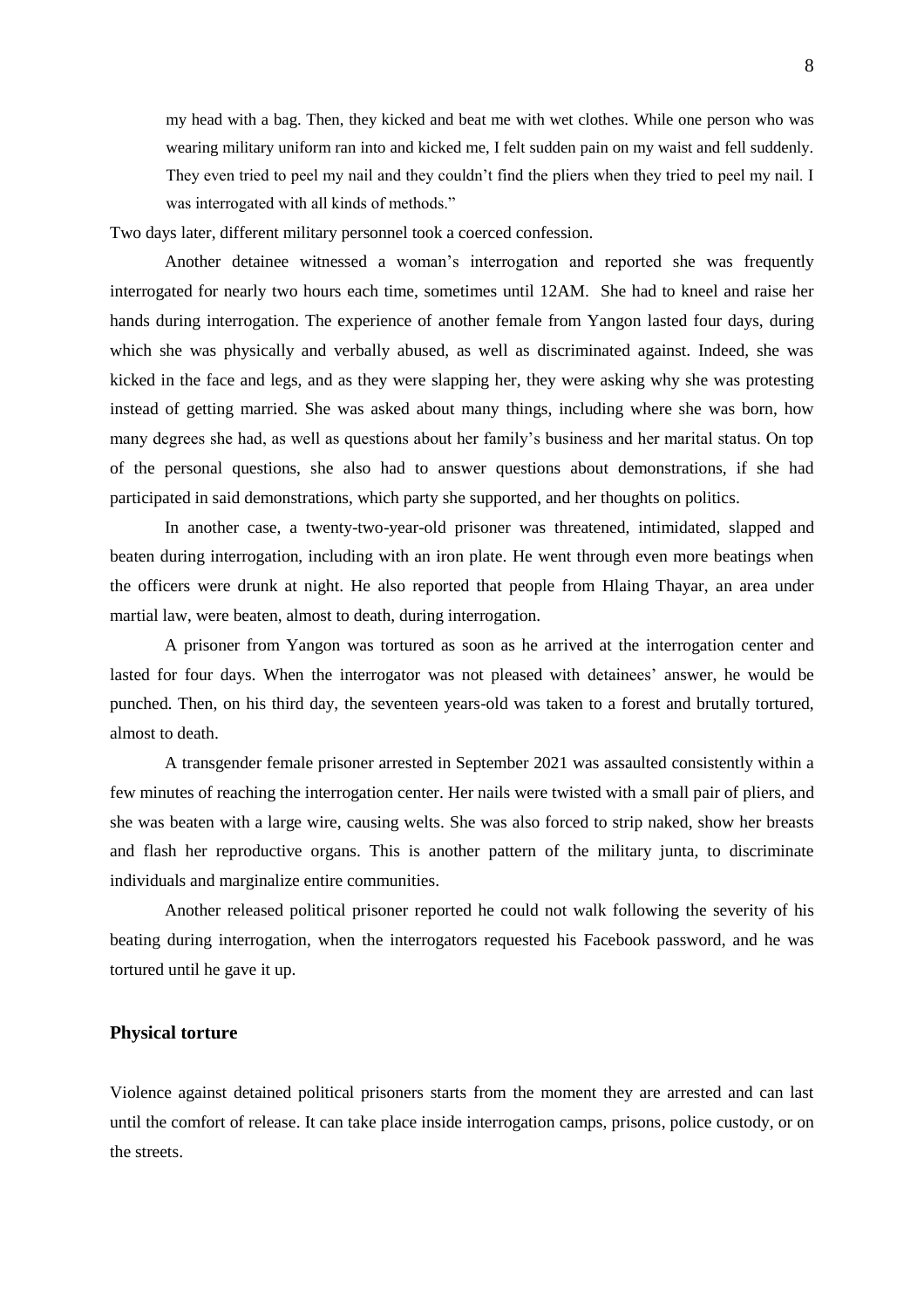Following a peaceful demonstration in North Okkalapa on March 3, 2021, four protestors were arrested and severely tortured, one of them, a 17-year-old, was shot and disfigured in the face with a rubber bullet.

In June 2021, a fourteen-year-old son of a prisoner was detained as a hostage and assaulted under arrest. The father was also tortured, and reported specifically being beaten from 8:30AM to 2PM, during which his back was kicked about 15 to 20 minutes at a time, leading to backpain even some two months after the arrest. They also burned the skin of his arms using a lighter.

A prisoner released on October 19 along with his younger brother reported his experience precisely:

"I was beaten five times, while kneeling in a stress position for 45 minutes. I was beaten with thorns and bamboo and was kicked. My feet were beaten with thorns, five or six times. My arms were beaten with bamboo. They kicked my back two or three times… The thorns left holes in my feet."

Since the military coup, **324** people have been detained as hostage by the military, and **270** still languish in prisons and other secret detention centers. There does not seem to be a limit to how young a hostage can be. A woman was detained as a hostage with her two-year-old child in Insein Prison. The risks of detaining infants are profound. A two-year old child with pre-existing disease detained with the mother, died in Sittwe Prison from this neglect in February 2022.

Reports of brutal violence are extensive, in but one case, a prisoner was stabbed twice in the abdomen, twice in the shoulder and once on the knee by soldiers, at a police station. Their body was then sprayed with alcohol spirit. Another was tortured by the Central Military Command in Mandalay Royal Palace Interrogation Center. He was starved and beaten to the point of losing teeth to force a confession out of him, whilst another in the same interrogation center had his right forearm broken in three different places.

A female arrested in a crackdown when a vehicle rammed into the Kyeemyindaing Strike, was tortured in an interrogation center, and had an X-Ray showing her skull with marks created by a baton strike. Since the beating, the prisoner suffered headaches and nosebleeds due to nerve and blood vessel damage. The military junta even uses electric shocks, including through electric hoods, and leather straps as part of its torture. Methods can also be different depending on profession, for instance a reporter's hands were specifically targeted:

"I tried to take a nap when they left. But they came back and unlocked the door whenever I was about to fall asleep and then they beat me again. They slapped me on my cheek with a slipper, put me against the wall and punched me and beat my hands with the pipe. They covered my face with cloth and beat me, put me against the wall and punched me and kicked me. When they beat me at night, they used a plastic pipe which was put wood on one side. They asked to show my hand and beat. They beat my palm, as I am a reporter and hold a camera to take pictures."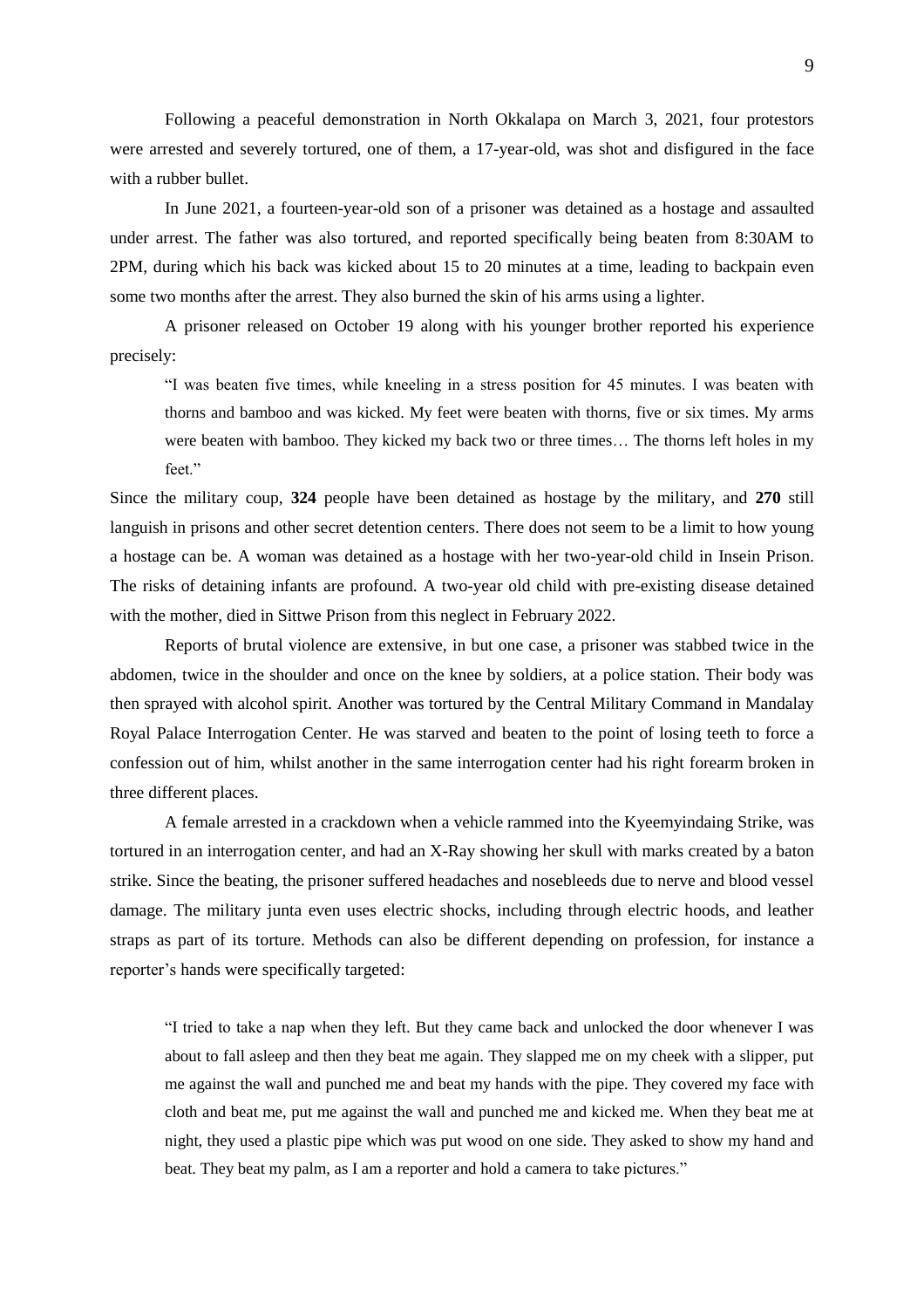The prison department is appointing criminal prisoners as "wardens" because of a chronic lack of staff. In addition, political prisoners are mixed with criminals, such convicted criminal prisoners, together with prison guards, are used to harass, intimidate, and assault political prisoners.

### <span id="page-9-0"></span>M**ental torture**

 $\overline{a}$ 

On top of the omnipresent physical torture, even more political prisoners experienced mental torture. The military's pattern of torture starts upon arrest, but never really stops, even after they are released. Living in overcrowded small spaces can be traumatizing on its own, as well as the complete and utter lack of privacy that goes with it, but it was not all they had to deal with*.* 

LGBT detainees are also subject to mental torture. One was kept in a male cell, mixed with different people convicted for murder, rape, and drug use. They were also forced to wear male clothes and the target of mockeries. The arrest and prison living conditions in many cases causes emotional trauma and insomnia. Several have mentioned to us, that the date they were to be released kept changing, without any reason given.

Mental torture takes many forms, for example one prisoner reported being forced to carry human feces. Another woman testified to a rather disturbing intimidation technique: "they forced me to raise the three-finger salute for more than an hour as a guard stroked my hair to intimidate me".<sup>4</sup> Reporting psychological torture to prison guards' changes nothing.

Yet, the most common form of mental torture in prison is the use of isolation from the outside world. Indeed, visitation rights are non-existent in a vast majority of cases. Receiving packages or letters is difficult and sending them is even more complicated. Prisoners are completely isolated from their friends and family. The only opportunity to give information to familes and friends is during their trial, and through their lawyers. A mother reported being very concerned for her children whom she was not able to hear from.

Solitary confinement is also used as a punishment, specifically in cases of strikes in prison. Such isolation puts prisoners at significant risk of serious psychological harm.<sup>5</sup> In Insein Prison, an activist was placed in solitary confinement for more than 40 days. In her cell, there was nothing but her and the clothes on her back. Without the medication she needed, she was getting weaker every day. "I would lie in the dark and worry I was going to die… Sometimes I heard shouting and crying from nearby cells. I kept thinking about who was being beaten."

Moreover, the military Junta uses so-called "amnesties" to deceive the international community, but these releases, even when obtained, are not the end of the torture for many released political prisoners. For instance, at least 127 of the prisoners supposed to be released on October 18,

<sup>4</sup> Owen L & Aung K. K. (2021), Myanmar coup: the woman abused and tortured in detention*, BBC News*. [\[link\]](https://www.bbc.com/news/world-asia-59462503) <sup>5</sup> Haney, C. (2018). Restricting the Use of Solitary Confinement. *Annual Review of Criminology*, 1(1), 285–310. [\[link\]](https://doi.org/10.1146/annurev-criminol-032317-092326)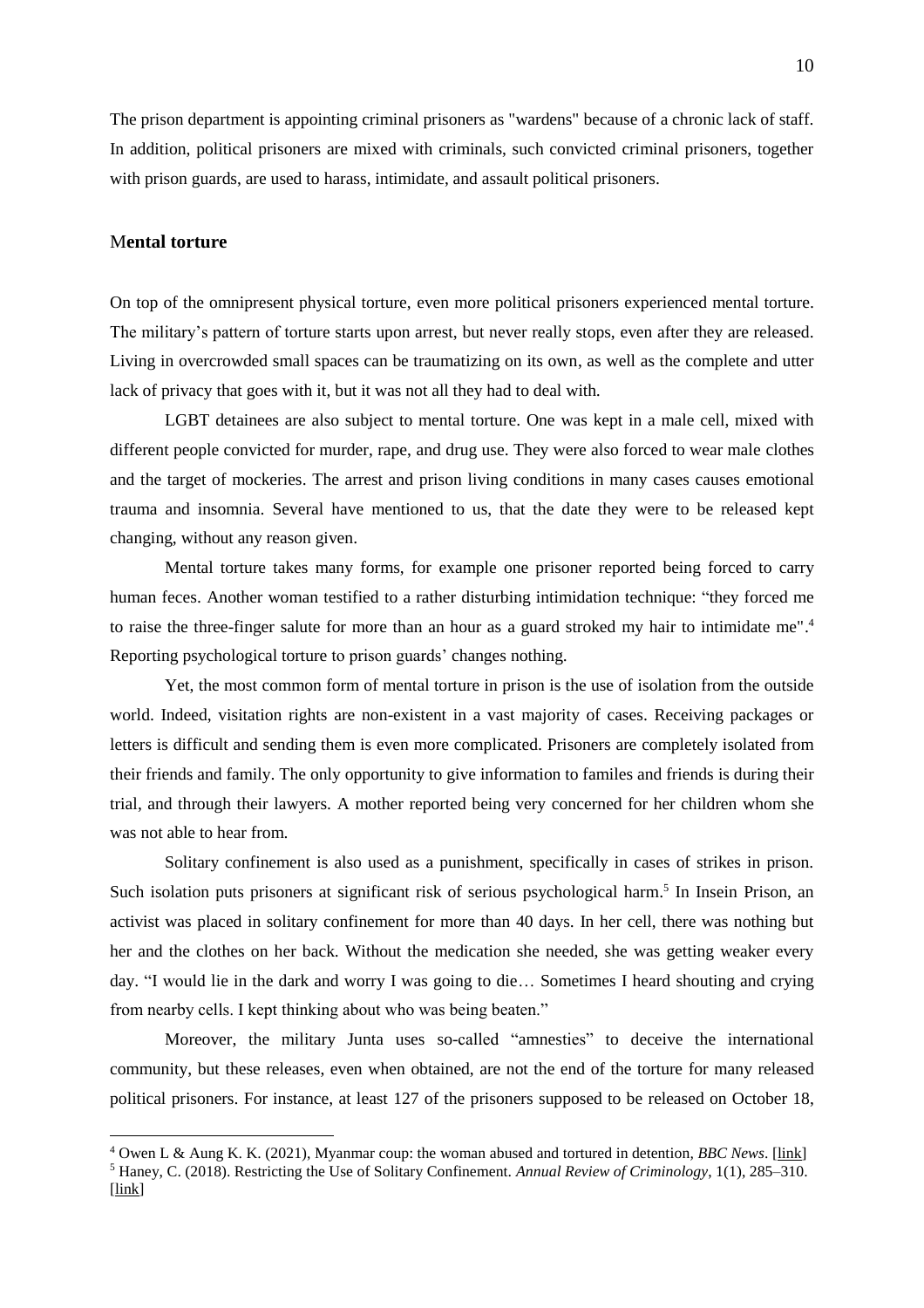2021, were re-arrested soon after. Such practices are traumatic for the prisoner and for their family and can be qualified as "psychological warfare".<sup>6</sup>

Released prisoners are to serve the rest of their sentence if they participate in any anti-coup activities, which show the abusive use of the term "amnesty", since they are not actually pardoned and must live with the constant fear of re-arrest. Such strategies and misusage of the term is like under previous military regimes.<sup>7</sup>

Another tactic of psychological warfare is the military's seizure of some political prisoners' homes and property. Since the coup, **523** homes and property have been illegally seized as of March 22, 2022.

## <span id="page-10-0"></span>**Sexual abuse**

According to our documentation, all genders are being subject to sexual abuse. A student reported to AAPP he was told by a sergeant in the interrogation center:

"There were some soldiers who wanted to have sex, and he would let them meet us. He mentioned that the soldiers would rape us. They looked at our bodies and criticized. They used bad and violent words."

There are other instances of sexual abuse, including a report of rape committed by troops of the military junta during detention. According to a statement from All Burma Federation of Student Unions (ABSFU), such instances happen nationwide. They reported more specifically "the atrocity such as forcibly injecting bamboo poles into the victim's anuses".<sup>8</sup>

There is also at least one case of a wife being detained alongside her husband and sexually violated in front of him at interrogation centers.

# <span id="page-10-1"></span>**Access to healthcare**

#### <span id="page-10-2"></span>**Covid pandemic**

 $\overline{a}$ 

Research conducted on the ground by AAPP underlines some of the biggest problems, such as the overcrowding of prisons and the resulting lack of social distancing. In Pyay Prison staff did not wear masks, further increasing the risks. Access to vaccines is limited, prisoners in Meikhtila Prison

<sup>8</sup> All Burma Federation of Student Unions (2022), Statement on the sexual abuses committed by the Junta troops led by Min Aung Hlaing upon the woman-comrade. [\[link\]](https://progressivevoicemyanmar.org/2022/02/19/statement-on-the-sexual-abuses-committed-by-the-junta-troops-led-by-min-aung-hlaing-upon-the-woman-comrades/)

<sup>6</sup> Kyi B. (2021), Myanmar Junta's tactic of re-arresting political prisoners is "Psychological warfare", *The Irrawaddy*. [\[link\]](https://www.irrawaddy.com/news/burma/farmers-fear-myanmar-junta-will-confiscate-their-land.html)

<sup>&</sup>lt;sup>7</sup> Progressive Voice (2021), Release and rearrest of political prisoners underscores cruelty of the Junta. [\[link\]](https://progressivevoicemyanmar.org/2021/10/29/release-and-rearrest-of-political-prisoners-underscores-cruelty-of-the-junta/)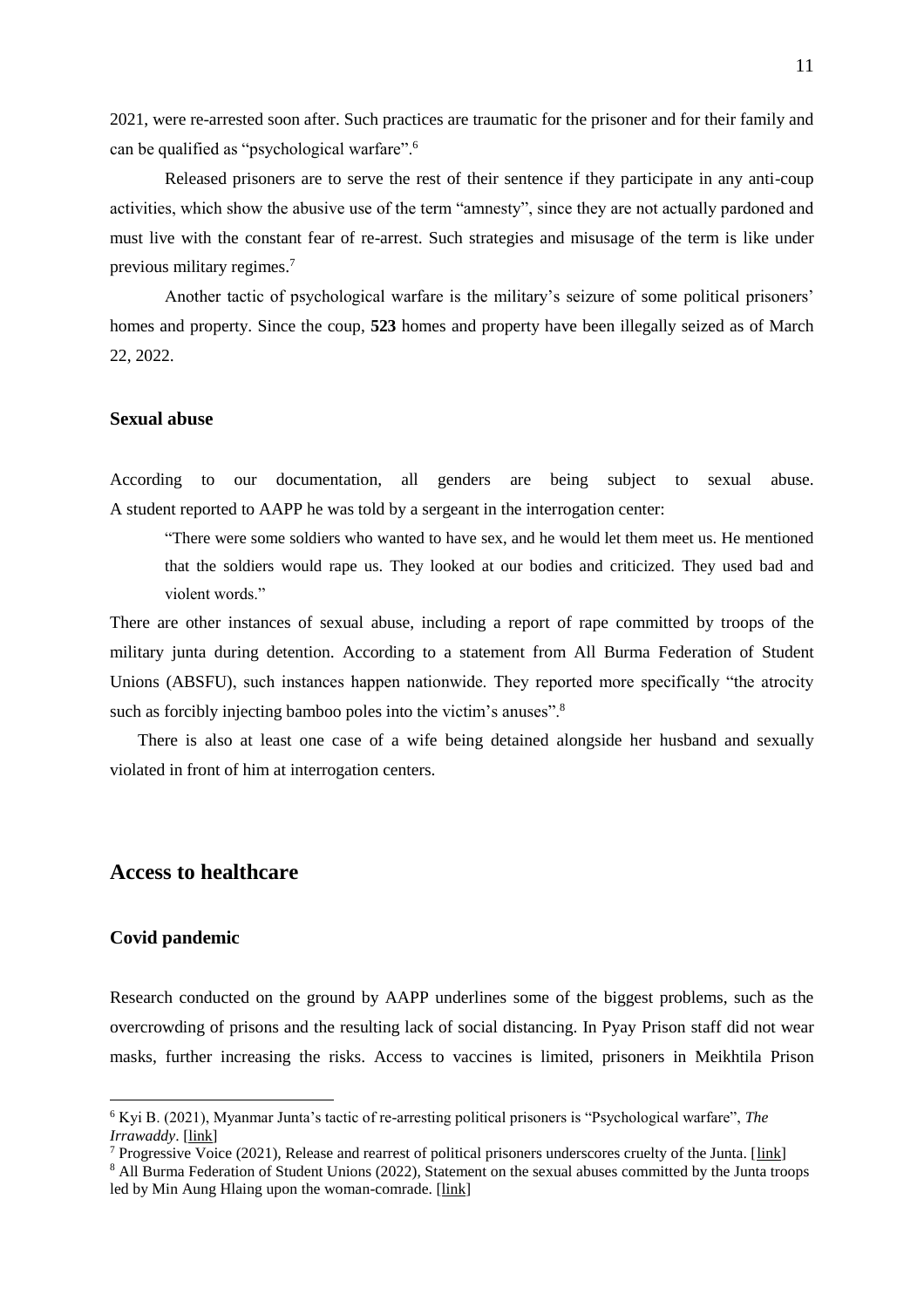reported that to get a COVID vaccine they were made to do forced labor. Moreover, not enough tests were carried out and the medical installation in prisons is insufficient, they specifically seem to be lacking proper medicine and oxygen. The Student Union Representative Committee made a statement following the August 28 strike in Obo Prison, asking for transparency from the prison and proper access to healthcare for the prisoners. In that statement, they also accuse the military junta of using COVID-19 to murder political prisoners, using it as a "biological weapon".<sup>9</sup>

More than 600 political and normal prisoners were infected with COVID-19 in the span of two months, in July and August  $2021^{10}$ . Moreover, there are reports of people being treated in intensive care units, including some who died during such treatment. Since May 25, 2021, the number of cases spiked in prison, leading to the death of prominent politicians. U Nyan Win, a central figure of the NLD, U Nyunt Shwe, the NLD Hluttaw representative of Bago Region, and Dr. Maung Maung Nyein Htun; surgery specialist at Mandalay Medical University all died of COVID-19 whilst under imprisonment.

In Myitkyina Prison, there was only one doctor and one nurse for around 1200 prisoners, even after the first COVID-19 cases were detected. In Ayeyarwaddy Region, a police officer from the Special Branch tested positive who oversaw interrogating political prisoners. As such, the detained persons he interrogated were tested for COVID-19. Almost all of them were found infected and suffering symptoms. Treatment was provided, but the quantity of medicine and oxygen was insufficient.

Junta management created a humanitarian crisis from a human rights crisis. This mismanagement was most evident in detainment centers, prison centers, and prison wards and led to strikes, sometimes escalating to protests. Whilst the International Committee of the Red Cross (ICRC) has expressed a wish to resume visits in places of detention and assist with COVID-19 related health care issues.<sup>11</sup> The request has as yet been denied.

#### <span id="page-11-0"></span>**Access to treatment**

 $\overline{a}$ 

On top of the pandemic, a lot of political prisoners reported the need for treatment from diseases, preexisting conditions, or due to torture they endured. Access to such treatment was generally limited, and in most cases, the only medicine that would be given to detainees would be Biogesic, Decolgen, Paracetamol or sleeping pills. In Dawei Prison, Ma Khin Kay Khine had a bullet wound in her stomach, from a shot fired by junta troops during her arrest, as such, she needed to get ultrasound

12

<sup>9</sup> Student Union Representative Committee (2021), Announcement regarding the state of affairs inside Obo Prison. [\[link\]](https://progressivevoicemyanmar.org/2021/09/10/announcement-regarding-the-state-of-affairs-inside-obo-prison-announcement-3-2021/)

<sup>&</sup>lt;sup>10</sup> Madeline Noh (2021), Covid-19 surge in Myanmar's prisons, Junta Packs Jails with Opponents as Virus Thrives, *Human Rights Watch*. [\[link\]](https://www.hrw.org/news/2021/08/16/covid-19-surge-myanmars-prisons)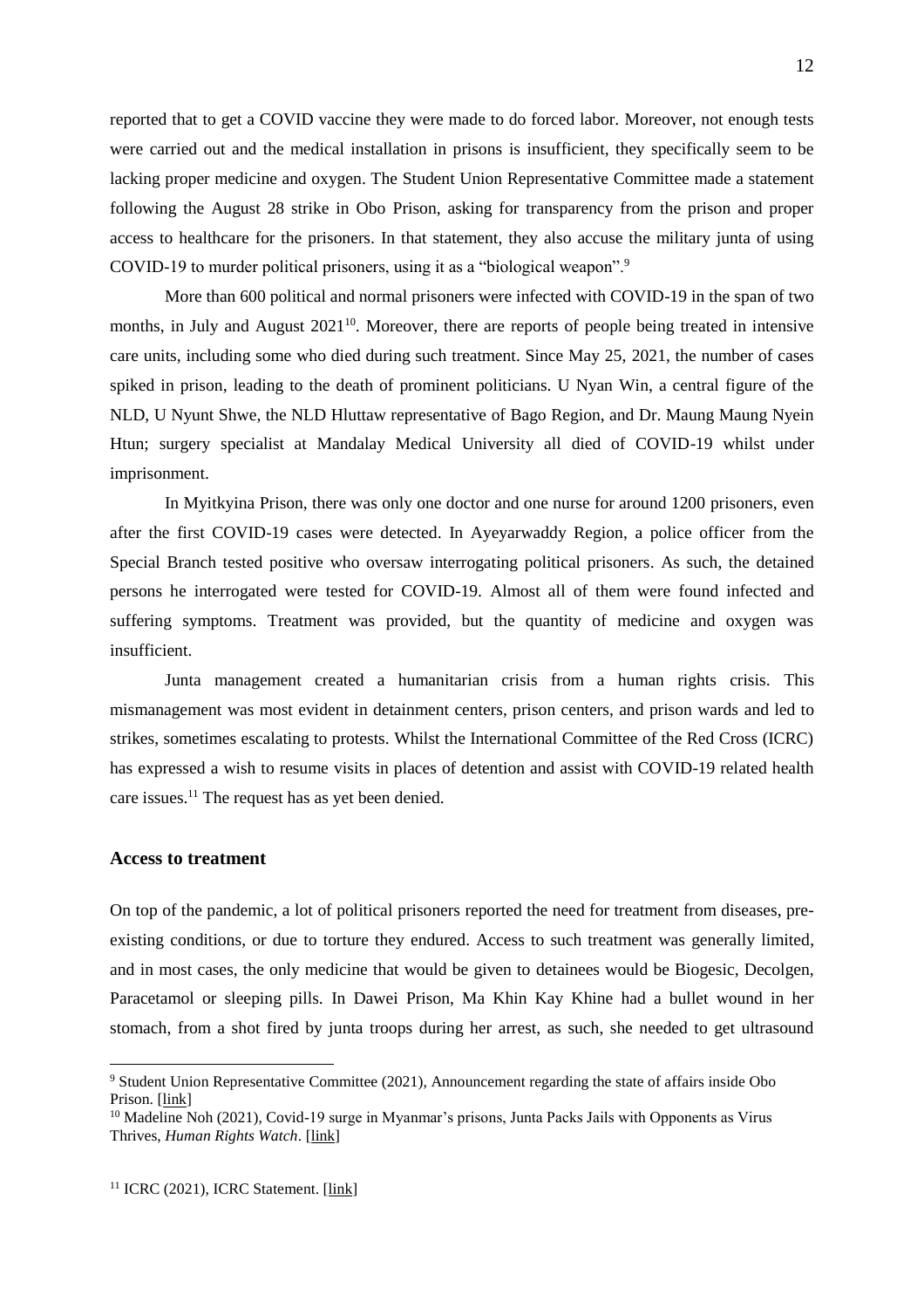scanning. She had gall bladder and gastric problems, because of the food provided to the prisoners and the ineffectiveness of the medications, her condition deteriorated. It was said she received no medical care and had to rely on paracetamol only, to treat her diseases.

Similarly, a woman who had a medical condition that impacted her kidney and reproductive organs, whereas another who had a tumor in her neck that needed to be surgically removed, did not receive the urgent medical care they needed once they were sent to Dawei Prison.

A lot of the injuries left untreated were the consequence of severe beatings, during arrest, interrogation, or in prison. For example, after being beaten, a prisoner was experiencing swollenness and soreness in his head for which he was not given treatment. Moreover, he also mentioned that his fellow detainee, U Nyi Kyaw suffered from a fractured skull, severe bleeding swollen hands and bloodshot eyes and was not treated for those injuries either.

A prisoner who was injured during his arrest in May 2021 was not treated right away, and when he did receive treatment, the quality was inadequate. The three stitches on his head and the one on his temple were made using a sewing awl, also used for sewing shoes. In other cases, detainees are never allowed to go to the clinic, or receive any medical treatment while in prison. According to a medically trained inmate, those who were sent to the prison hospital due to injuries were not treated correctly, the wounds were not dressed correctly, and oxygen was not provided to those who had trouble breathing. Medical treatment was allegedly not available at night. Consequently, the prisoners had to get access to medication they needed through their family members outside. For most reporters, students, and other political prisoners, such orders never arrived.

## **Access to food and water**

 $\overline{a}$ 

Most prisoners had complaints about either the quality or the quantity of food provided in prison, if not both. Usually, the meals were consistent across days, with an added source of protein a couple times a week. Several released prisoners qualified the food they were given as "inedible" or "tasteless". One told us he believed that it was "intentionally undercooked", adding that the rice was so hard his plastic spoon broke after the first bite. Dietary requirements and allergies are not being considered, and Muslims have been forced to ingest lard. <sup>12</sup> Whilst another prisoner mentioned they did not eat fish nor beef, so when those were served, they were not able to eat. Only through bribes could they get access to higher quality food.

In Kalay Prison, inmates had to move forward in a sitting *Poun-Zan* stress position to be able to get food. Some people were sharing their rice with those who were not able to queue in that position, but when the warden found out, he said all prisoners had to take their own food according to the prison rules.

<sup>&</sup>lt;sup>12</sup> United Nations High Commissioner for Human Rights. (2022) Situation of human rights in Myanmar since 1 February 2021. [\[link\]](https://www.ohchr.org/en/press-releases/2022/03/myanmar-un-report-urges-immediate-concerted-effort-international-community?LangID=E&NewsID=28283)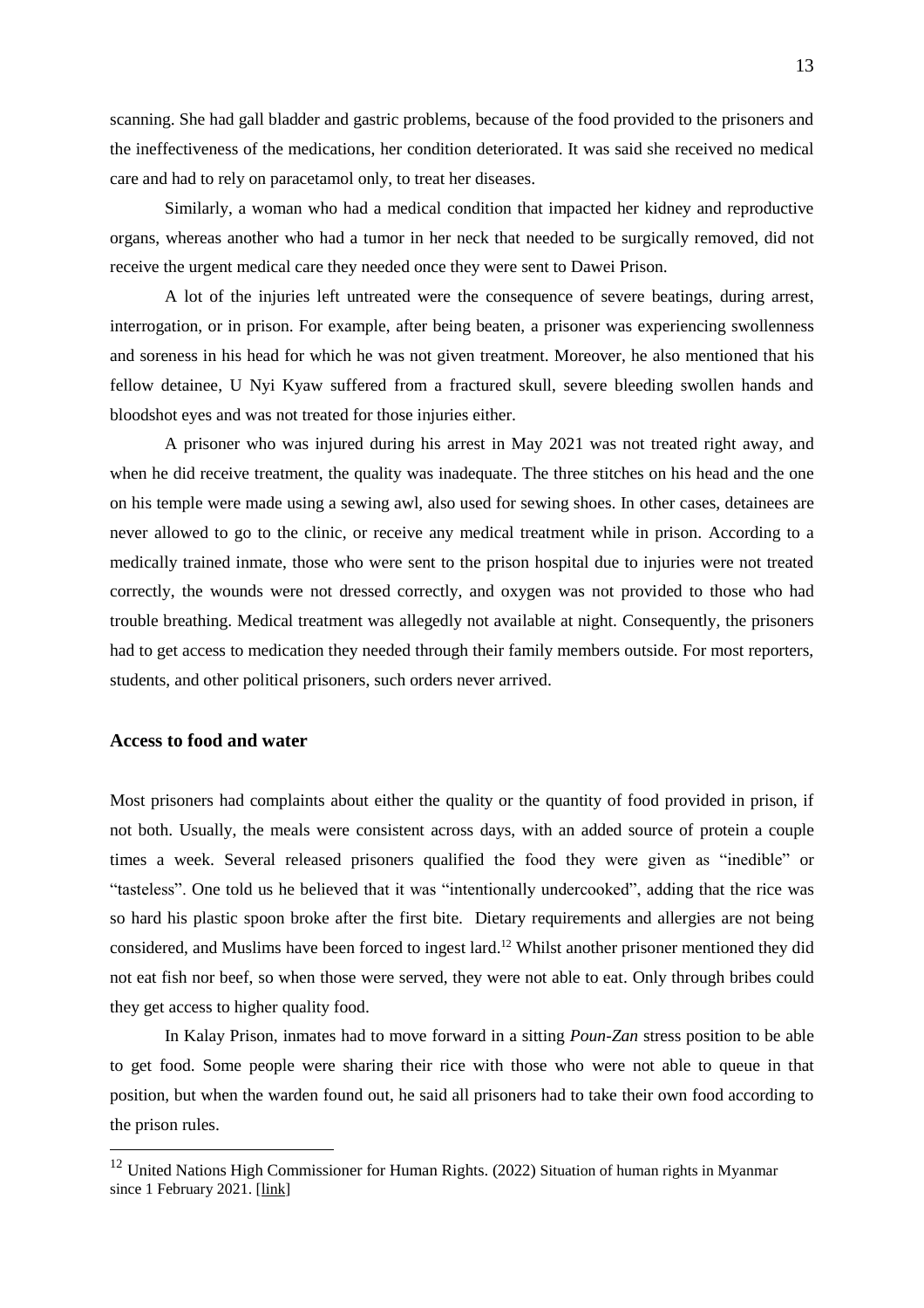Access to drinking water is also very limited, specifically in interrogation centers, where multiple sources reported not getting any water during interrogation. One of them reported having to resort to drinking from the toilet to survive, which has been necessary for many political prisoners even before the attempted military coup. There were numerous cases in which the toilet was their only source of water, whether for drinking, showering, or brushing their teeth. Asking for more water could result in physical violence.

## <span id="page-13-0"></span>**Access to hygiene**

According to numerous reports, hygiene was a major problem in prisons, and access to basic toiletries was completely dependent on a prisoner's ability to receive parcels from the outside. Some reported being provided soap, but nothing else, and many could not shower each day. A prisoner reported not having the ability to bathe for the first two weeks of their imprisonment. Such situations could trigger physical reactions for prisoners, such as itchiness of their skin. In one report, around 80% of cellmates felt such discomfort, and there was not enough medicine to treat them. In most cases, because the cells were overcrowded, there was not enough toilets, and they usually were clogged, dirty, and in the room. Prisoners, specifically female ones reported being dicomforted by the lack of privacy.

# <span id="page-13-1"></span>**Detention conditions**

### <span id="page-13-2"></span>**Prison strikes**

There are various reports of prison strikes, with different consequences. Prison strikes are ocurring from violent repression, torture, forced labor, and lack of adequate medical treatment. In the overwhelming majority of cases, prison strikes led to junta-perpetrated violence, torture, isolation, forced labor, coerced confessions, even death.

- Obo Prison:
	- o On August 8, 2021, in Obo Prison, political prisoners chanted slogans against the coup to mark the anniversary of the 8888 uprising. They were beaten by drunken prison guards, leading to one of the inmates vomiting blood and immediately dying. Others were hospitalized with serious injuries; their exact health condition is unknown. During the beating, the guards played tapes of loud Buddhist praying to cover the noise.
- In Insein Prison:
	- o A protest took place on the same day as Obo Prison (August 8), the alleged instigators of which were summoned to the main prison and beaten. They were punched in the face,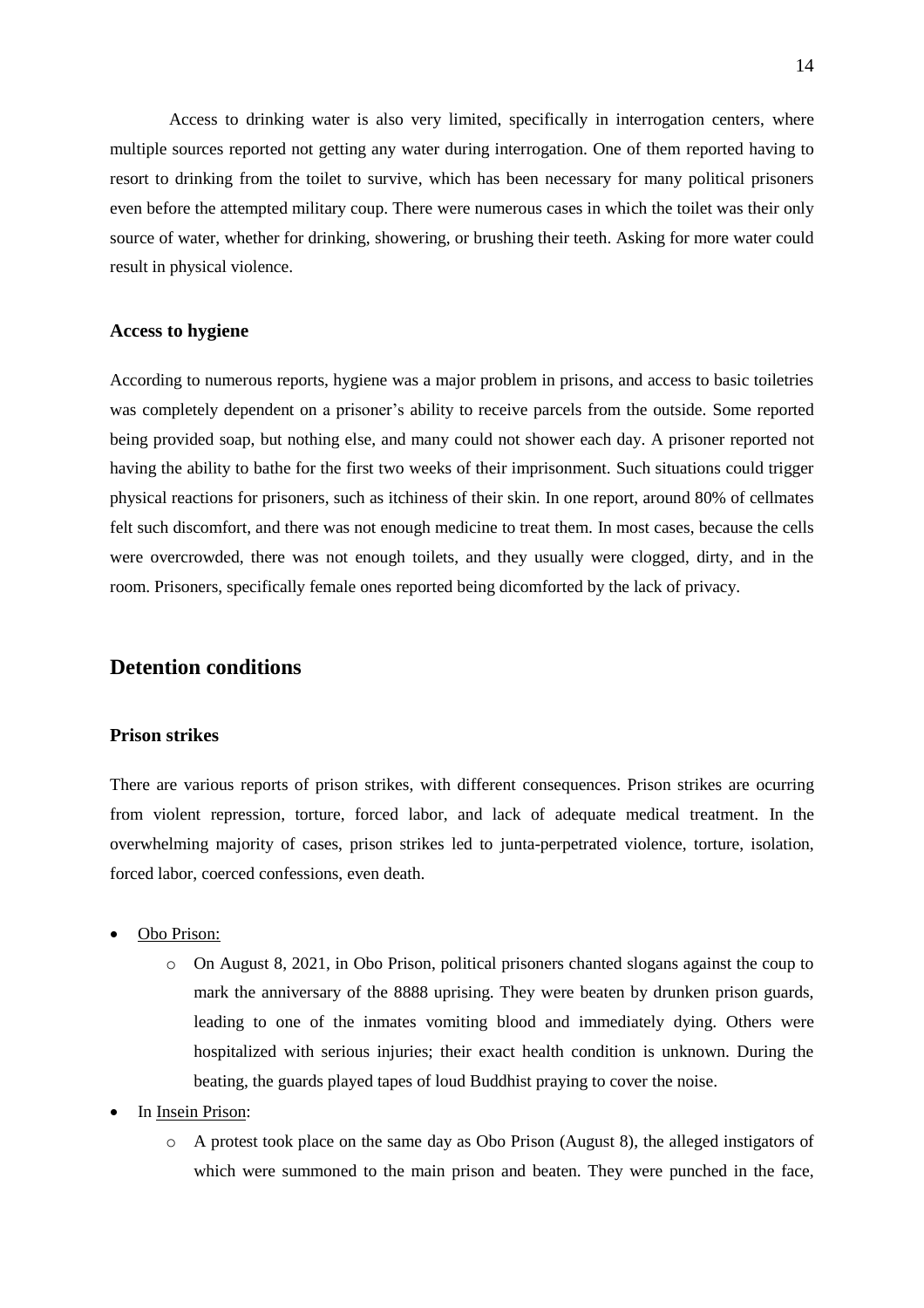kicked in the ribs, and whipped with wire cables until their skin cracked. After the torture, one was not able to stand up anymore, then taken to the prison punishment cell, where he had to sign a confession, pleading guilty to the charges related to the protest. A couple hours later, when he claimed that said confession was illegal, he was beaten again.

- o On July 23, 2021, anti-military slogans emerged from Insein's Annex Prison and spread through the main walls. The reason behind the protest was the state of healthcare in the female quarters, specifically because COVID-19 was spreading, and they did not have access to any medication. A crackdown by military troops was rapid and brutal, with more than twenty people put into solitary confinement.
- o In another instance of a violent crackdown, on December 10, 2021, eighty-nine prisoners, including Waiyan Phyoe Moe, Vice President of All Burma Federation of Student Unions, and Lay Pyay Soe Moe, Representative of Student Rights at the University of Yangon Student,<sup>13</sup> were dragged out of their cells and beaten in front of the dormitories. According to the report, they were then taken to the main prison where they were attacked with metal pipes, rubber sticks and sling shots until the prison officers were too exhausted to continue. Ten of the students lost consciousness, and their skin shredded. They were then dressed in personal protective equipment (PPE) by the prison authorities to hide their injuries and denied medical treatment. All eighty-nine were thereafter put in solitary confinement.
- o A civilian called Ko Aung Aung who was arrested in March 2021 and charged under Penal Code 505(A) took part in the strike and underwent beatings at night whilst being locked away in the annex prison. Though asking for medical care due to the injuries, he died without receiving treatment on February 6, 2022. The wardens fabricated his death was due to tuberculosis when he had no history with the disease.
- Monywa Prison:
	- o According to a statement from the Monywa University of Economics Students' Union, prison authorities beat political prisoners who prayed to Buddhist chants on Aung San Suu Kyi's birthday in Monywa prison, Sagaing Region.
- Pathein Prison:
	- o On February 22, 2022, five political prisoners chanting the slogan "Regather 222222" were brutally beaten and put in solitary confinement.
- Kalay Prison:

 $\overline{a}$ 

o At around 4PM on March 15, 2022, seven prisoners were shot dead following a brutal crackdown on a prison riot, leaving at least 30 others injured. The junta prison guards, and military troops carried out such an act on unarmed prisoners. AAPP demands

<sup>&</sup>lt;sup>13</sup> All Burma Federation of Student Unions (2021), Joint Statement on the Torture of Political Prisoners inside Insein Prison. [\[link\]](https://www.burmalibrary.org/sites/burmalibrary.org/files/obl/2021-12-13-Joint-Statement-on-the-Torture-of-Political-Prisoners-inside-Insein-Prison-tu-en.pdf?__cf_chl_tk=TtRY9gouzrDKtbJAIOsvsuxmO7u6fSCLLFjUxcyUD_8-1647316211-0-gaNycGzNCpE)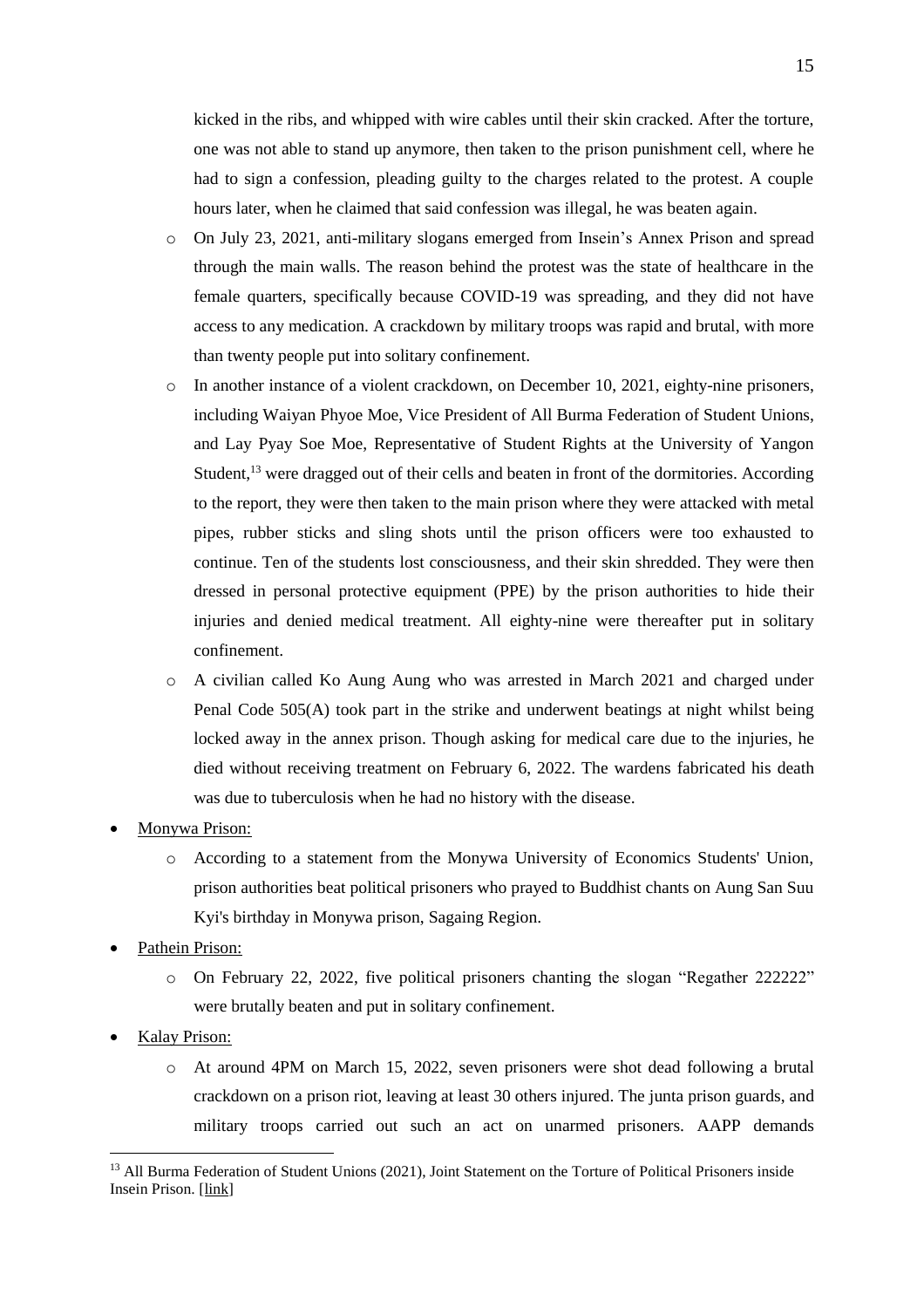confirmation whether the injured prisoner will receive adequate and humane medical treatment. A military announcement soon after the incident, said 7 people died after they were shot in the lower body, however photos show gunshots to the head and upper body.<sup>14</sup>

## <span id="page-15-0"></span>**Forced labor**

Multiple instances of forced labor are being reported in various prisons, if prisoners seemingly break a rule or cannot give enough bribe money, they will be assigned degrading jobs. Forced labor is also used as punishment for the alleged instigator of prison strikes. In Insein Prison following the August 8 strike, alleged instigators were forced to work with sewage.

In Myeik Prison, inmates have been ordered to make fake eyelashes. None of the prisoners wanted to do so because it requires very high levels of concentration and can cause visual impairment. Moreover, sitting for long periods of time can lead to physical impairment, since they work from 8AM to 3:30PM with only a thirty-minute break. In order to avoid having to make fake eyelashes, it was possible to bribe the prison staff, 150.000 kyat (USD \$85). In one case, someone who could not afford the bribe were so desperate they reportedly jumped from the second floor to break their legs or hands, to not be forced into such labor anymore.

# <span id="page-15-1"></span>**Conclusion**

 $\overline{a}$ 

Across Burma there are 48 prisons, with political prisoners held in the majority of them. From AAPP open-source documentation, country-wide networks, and confidential testimonies, we know prison authorities accustomed to dealing in bribery and injustice have made the situation inside the prison system more perilous than ever before. Overcrowding, corruption, malnutrition, and mental and physical torture are severely threatening the lives of every single prisoner in Burma.

Only one organization has junta permission to visit the prisons with prior notice, Myanmar's National Human Rights Commission (MNHRC). An organization which despite its mandate has tried to hide facts on the ground inside the torturous prison system since the coup. Like how convicted criminal prisoners work together with the interrogators, authorized to harass, and assault political prisoners whenever they want. Only bribery can stop inhumane treatment by criminals and prison guards, for those who cannot pay – stress positions and torture are used to punish.

This military junta has become desperate in its attempt to take power in the country. As demonstrated in this briefing, political prisoners are being denied adequate medical treatment and healthcare to treat pre-existing diseases or injuries from interrogation. Even though prisoners have access to reading material, there are limits to letters from families, and prison visits are still banned.

 $14$  Myanmar Now (2022), Seven inmates shot dead inside northwestern Myanmar prison. [\[link\]](https://www.myanmar-now.org/en/news/seven-inmates-shot-dead-inside-northwestern-myanmar-prison)